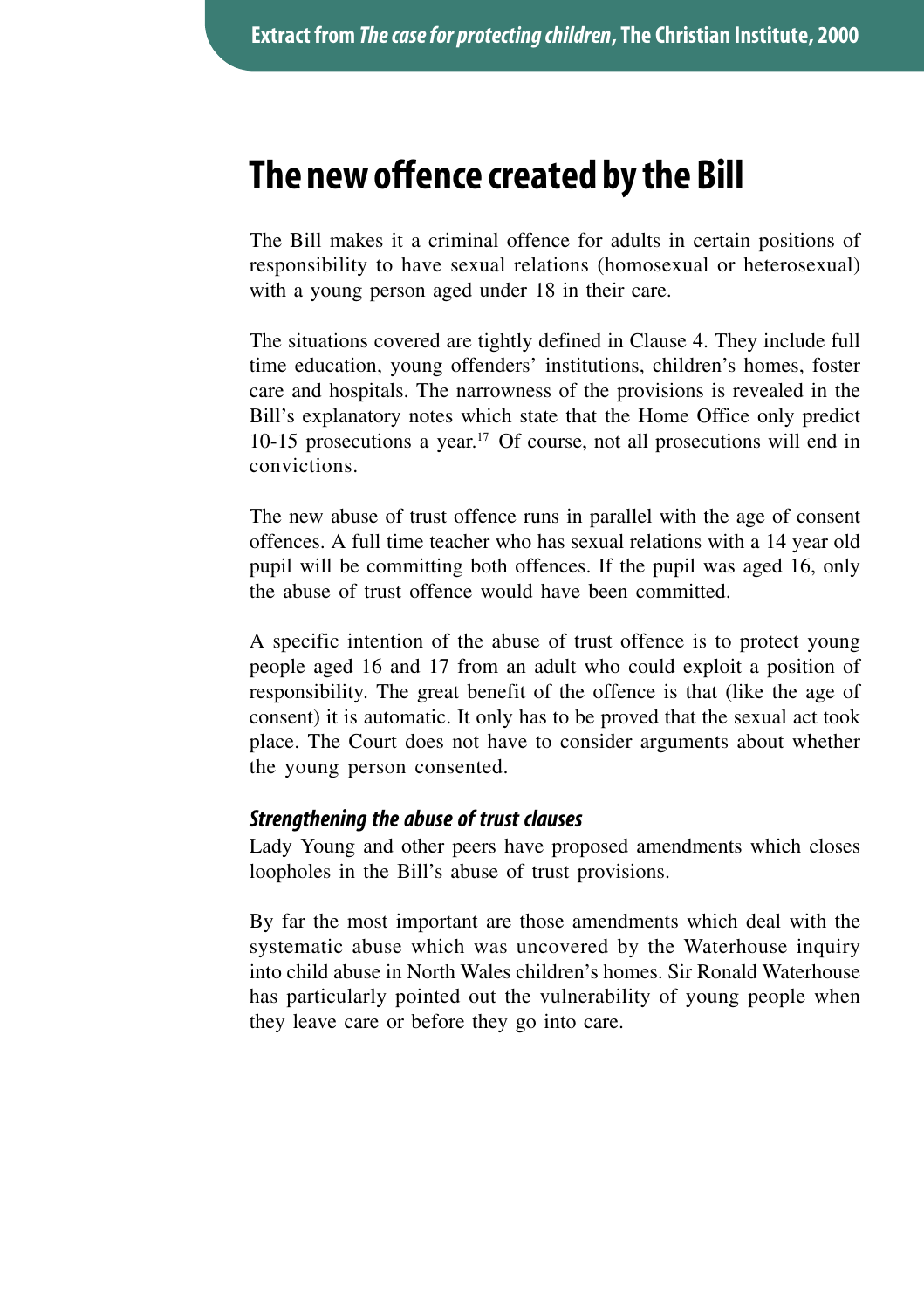#### *Abuse uncovered by the Waterhouse Inquiry*

*"We have concentrated our attention on evidence relating to children who were in care at the time, having regard to our terms of reference, but we have necessarily heard some evidence about others who were on the fringe of the care system, that is, children who were later committed to care and youths who had recently been discharged from care. In our judgment, the perils for such persons are as great in this respect as for those actually in care and our findings emphasise the importance of continuing support by social services for those who are discharged from care.*

*We draw the attention of Parliament also to the abuse suffered by B between the ages of 16 years and 18 years, in circumstances which appear to have made him question his own sexuality for a period. Much of the later abuse was not inflicted by persons in a position of trust in relation to him and there can be no doubt that he was significantly corrupted and damaged by what occurred."*<sup>18</sup> The Waterhouse Tribunal of Inquiry into the North Wales child abuse scandal.





*Lost out of Care* The Christian Institute's response to the Waterhouse Report is available on request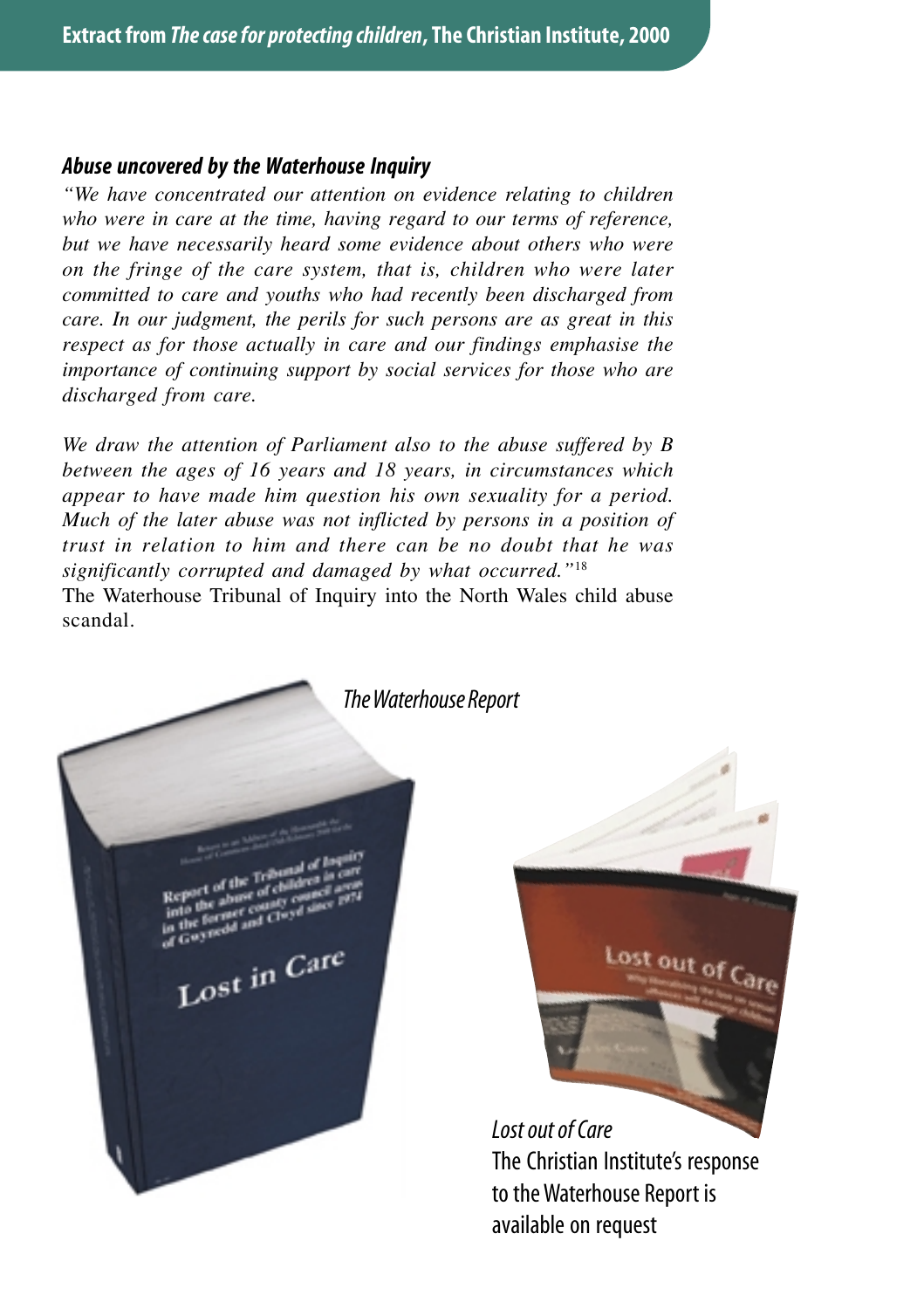The report into Child Abuse in North Wales drew attention to the following types of abuse **not covered** by the Bill's abuse of trust provisions:

- **'Grooming'**
	- preparing a young person for abuse after they have left the home
- **'Farming out**'

children from one home were abused by care staff from another home

• **Absconders**

these cease to be "resident" at the home and so can be abused by the care staff from the home without committing an abuse of trust offence

- **Abuse by ancillary staff**
- **Abuse by a social services inspector** (including the man who became the Deputy Chief Inspector of Social

Services in Wales)

• **Abuse in youth organisations** (paedophiles got involved in youth club leadership)

## **Other loopholes not covered by the Bill's abuse of trust provisions**

- religious organisations
- part time pupils
- part time teachers
- "personal advisers" as appointed under the Children (Leaving Care) Act 2000
- "personal mentors" as appointed under the Learning and Standards Act 2000
- adults *in loco parentis*
- abuse by step-parents
- homosexual incest (the incest laws only cover heterosexual incest)